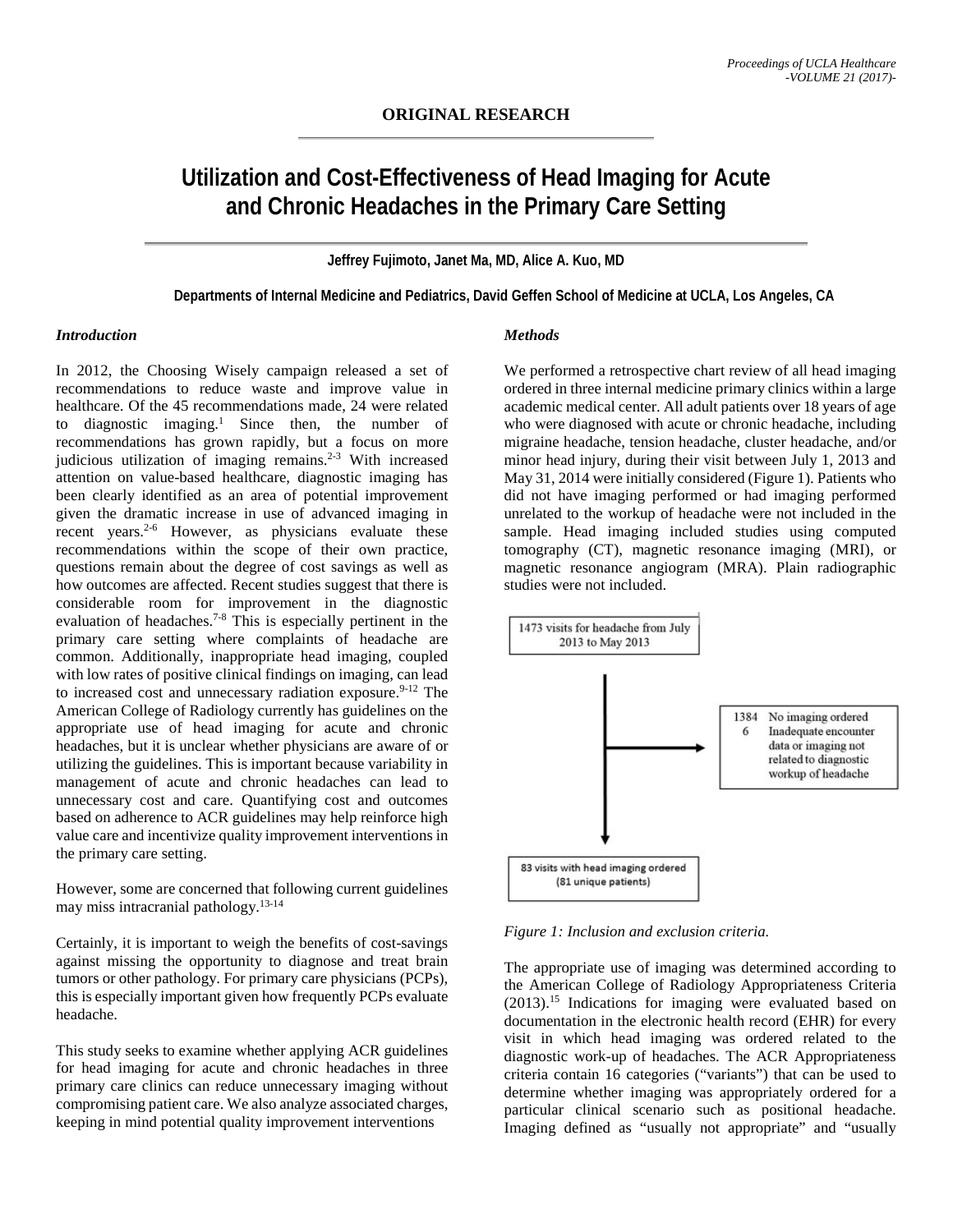appropriate" according to the Appropriateness Criteria were considered to be inappropriately ordered and appropriately ordered, respectfully. Imaging classified as "may be appropriate" under appropriateness criteria was determined to be appropriately ordered based on clinical judgement. Headaches not fitting any appropriateness category that were new in onset with no focal neurologic findings, were considered inappropriately ordered. Each case was reviewed by an attending physician, resident physician, and medical student to determine the most appropriate variant for classification in situations in which two variant categories were potentially applicable.

The findings of each study were categorized as positive or negative based on whether findings influenced and altered subsequent clinical treatment. Additionally, associated charges were determined using unadjusted list costs for CPT codes used by the billing department associated with the ordering of CTs, MRIs, and MRAs as of July 2014. The study was granted an exemption from the institutional review board.

### *Results*

1473 total visits had an encounter diagnosis of headache in the three primary care clinics from July 2013 to May 2014. Head imaging was ordered during 89 visits (6%) for 87 unique patients. Six patients were removed from analysis because imaging was either unrelated to diagnostic work up of headache or information about the visit in which the order for imaging was placed was unavailable. After exclusions, 83 visits with 81 unique patients were considered for analysis.

The average age of the 81 unique patients was 51 years. 83% of imaging was ordered for the evaluation of "headaches" and 17% was ordered for "migraines." Physicians each ordered 4 head imaging studies on average during the study period with a standard deviation of 4 and a range of 1-14, indicating variability in physician ordering patterns. Imaging was completed on average 16 days after an order was placed.

Of the 83 studies ordered, 23 were not completed. Of the 60 completed studies, 5 (8%) resulted in positive findings and 55 (92%) resulted in negative findings (Table 1). Positive findings included a cystic lesion in the pineal cistern of a young adult female with new features associated with chronic migraine headaches, a right lateral occipital lobe hematoma in a young adult male with acute headaches and blurry vision, hemosiderin staining in the right temporal lobe of a middle-aged male with headache and blurry vision, suspected small ischemic event in left amygdaloid nucleus and parahippocampal gyrus in an elderly male with decreased vision and headache, and frontal convexity meningioma in an elderly female with visual problems and migraines.

| <b>Imaging Outcomes</b>    |   |                    |                  |       |
|----------------------------|---|--------------------|------------------|-------|
|                            |   | Positive* Negative | Not<br>Completed | Total |
| Appropriately<br>Ordered   | 5 | 39                 | 12               | 56    |
| Inappropriately<br>Ordered |   | 16                 | 11               | 27    |
| Total                      |   | 55                 | 23               | 83    |

\* Positive defined as finding that influenced clinical treatment

*Table 1: Appropriateness of Imaging Ordered and Associated Outcomes*

Imaging was appropriately ordered for 56 visits (67%) and inappropriately ordered for 27 visits (33%) as seen in Table 1. Considering only completed imaging, 44 visits (73%) had imaging that was appropriately ordered and 16 (27%) had imaging that was inappropriately ordered. Of the 10 studies that were classified as "may be appropriate" according to ACR Appropriateness Criteria, 6 were determined to be appropriately ordered and 4 were determined to be inappropriately ordered based on clinical judgment. All studies with positive findings were appropriately ordered.

Imaging accounted for \$144,483 in total charges among the three clinics during the study period (Figure 2). Studies with negative findings accounted for \$130,322 in charges. Inappropriately ordered studies accounted for \$22,728 in charges. If every inappropriately ordered study had been completed, the total charges would have been \$45,045.



*Figure 2: Charges for completed head imaging between three primary clinics at a major academic center. Positive findings were categorized based on whether findings from the imaging studies influenced subsequent clinical treatment. Studies were categorized as appropriately ordered or inappropriately ordered based on American College of Radiology Appropriateness Criteria for headaches.*

#### *Discussion*

Head imaging may prove to be an area for significant health care cost savings. While imaging brings enhanced diagnostic value, overuse can result in unnecessary radiation exposure and cost. It is additionally important to recognize that the yield of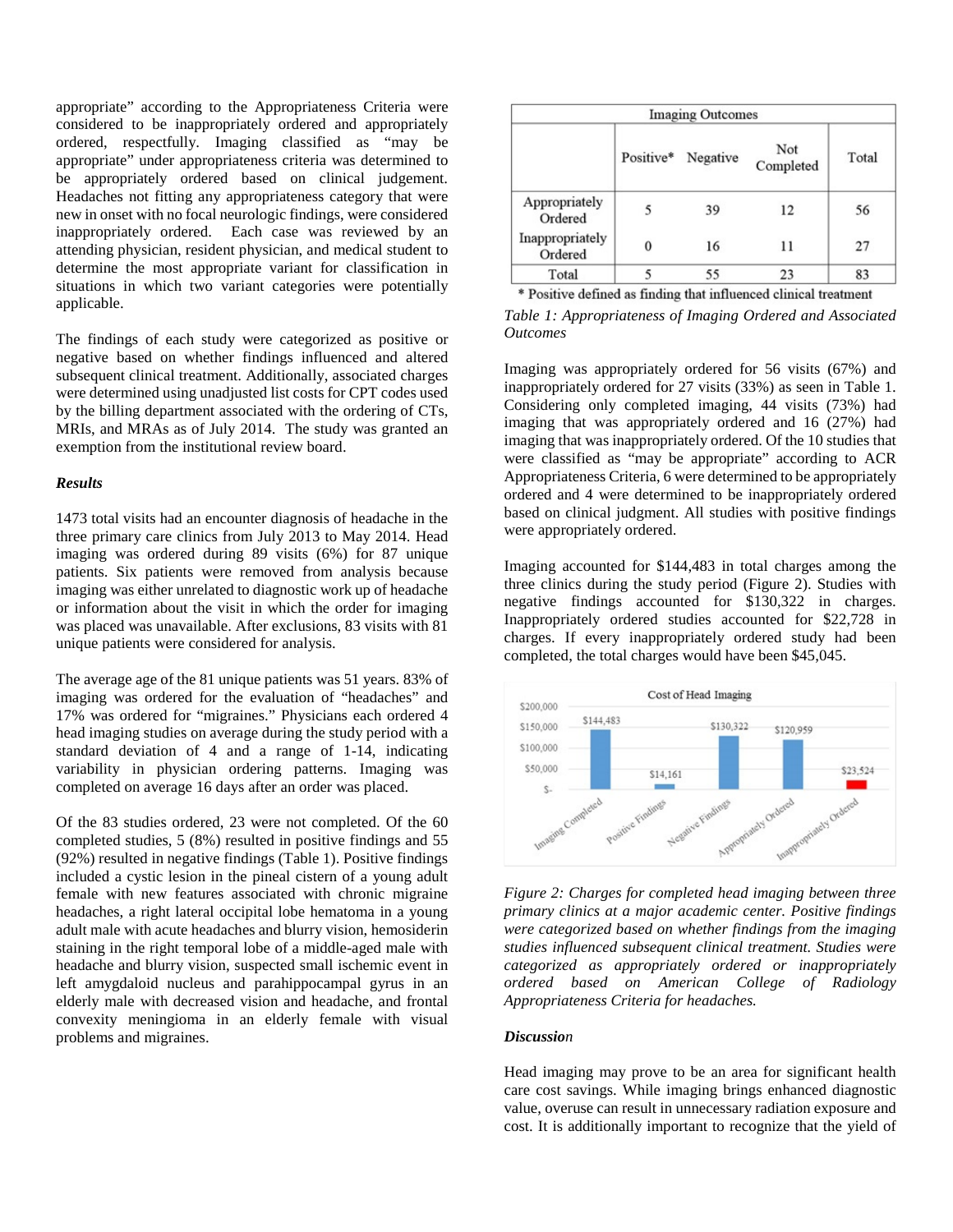imaging is generally  $low.^{11-12}$  In our study, 92% of findings were negative with total charges of \$130,322. Better adherence to guidelines could have saved approximately \$23,000 during the 11-month study period. All positive findings were from studies that were appropriately ordered. Additionally, all inappropriately ordered studies returned negative which suggests that reducing the number of inappropriately ordered studies may improve care without overlooking significant findings that would alter clinical treatment. However, with a small sample size, further research is needed.

Our findings suggest that there may be significant savings with adherence to the ACR guidelines. There are a few possible ways to implement change to take advantage of potential cost savings. A few notable interventions include clinical support tools and continuing medical education.

Recently, the Institute for Clinical Systems Improvement (ICSI) implemented a decision support tool for ordering systems which resulted in decreases in the inappropriate utilization of advanced imaging tests.<sup>16</sup> The use of the tool decreased MRI use by 23.4 % for lower back pain and 23.2% for headaches. A similar study showed that implementation of a traumatic brain injury (TBI) management guideline was effective in reducing inappropriate CT imaging for children.<sup>17</sup> The implementation of clinical support tools is dependent on the needs of each medical center, but general principles for effective development of clinical decision support tools is outlined in a set of Ten Commandments published in 2003 by David Bates that emphasizes short response times, anticipating the clinician's needs (e.g., most recent potassium levels shown before ordering digoxin), redirecting instead of stopping workflow, minimizing requests for additional information from the physician, and maintaining real-time monitoring of data and up-to-date knowledge bases.<sup>18</sup> Time and clinical experience have further informed effective implementation of support tools such as the need for diverse sources of evidence and brief, unambiguous, actionable items.<sup>19</sup> Current considerations include passive versus active decision support, rigidity of systems, and user interface design.<sup>20</sup>

Continuing medical education (CME) can also play a prominent role in staying current with recommended practice guidelines. A recent meta-analysis found that CME that is interactive, multi-faceted, and designed for small group settings appears to be more effective than broad, large scale interventions.<sup>21</sup> Interactive educational lectures and case conferences to faculty and resident physicians in the clinics may be serve as an effective small-scale intervention to better standardize physician ordering patterns, reduce unnecessary utilization, and save cost. Establishing groups to review the data periodically to give feedback to specific physicians may also be powerful learning lessons along the vein of quality improvement. Other ways to utilize CME include reviewing guidelines online, faculty enrichment sessions, and conference attendance around value-based care.

The limitations of this study include a small sample size, inadequate documentation in the EHR, and many incomplete studies. For purposes of generalizability, larger studies may yield more translatable results. While our results support the idea that better adherence to appropriateness criteria may result in better and more efficient care, larger-scale studies would further corroborate our findings. Additionally, differences between medical centers in ordering patterns, costs, and training may influence potential savings as well. However, current evidence exists that the increased utilization of imaging is a national concern with significant potential savings.<sup>3,22-23</sup>

Another point of consideration is that inadequate documentation in the EHR also may mask whether imaging was appropriately ordered. All analyses were based on physician documentation in the EHR and thus, inadequate documentation could have resulted in studies labeled as inappropriately ordered when the opposite was true. However, as EHR use becomes more ubiquitous and physician accountability heightens, proper EHR documentation becomes increasingly important for all physicians.

Lastly, we are not certain why 23 studies were not completed. It is possible that utilization review by health plans played a significant role, but we were not able to capture this information through the EHR. Alternatively, patients may have selfdetermined that imaging was unnecessary after the visit in which imaging was ordered. 47% of uncompleted imaging was ordered inappropriately, suggesting that appropriateness criteria may not be a sole explanatory factor in determining whether imaging was completed or not. However, while we are uncertain why 23 studies were not completed, the high number does demonstrate that there is a self-regulating component involved at some level.

In summary, radiologic imaging is an important clinical tool when used appropriately. The results of this study generally agree with other studies that imaging has low yield in the primary care setting, especially when not utilized appropriately.<sup>24</sup> Additionally, all inappropriately ordered imaging resulted in total chargesof \$22,728 at a large academic medical center. Better adherence to evidence-based guidelines may reduce the amount of inappropriately ordered studies, reduce cost, and improve care. Further research and interventional initiatives may have significant benefit for healthcare systems and primary care practices that care for patients with acute and chronic headaches.

## *Acknowledgments*

The authors would like to thank Dr. Eric Curcio, Dr. Daniel Karlin, Dr. Bryan Garber, and Dr. Asha Mansukhani for their support and guidance.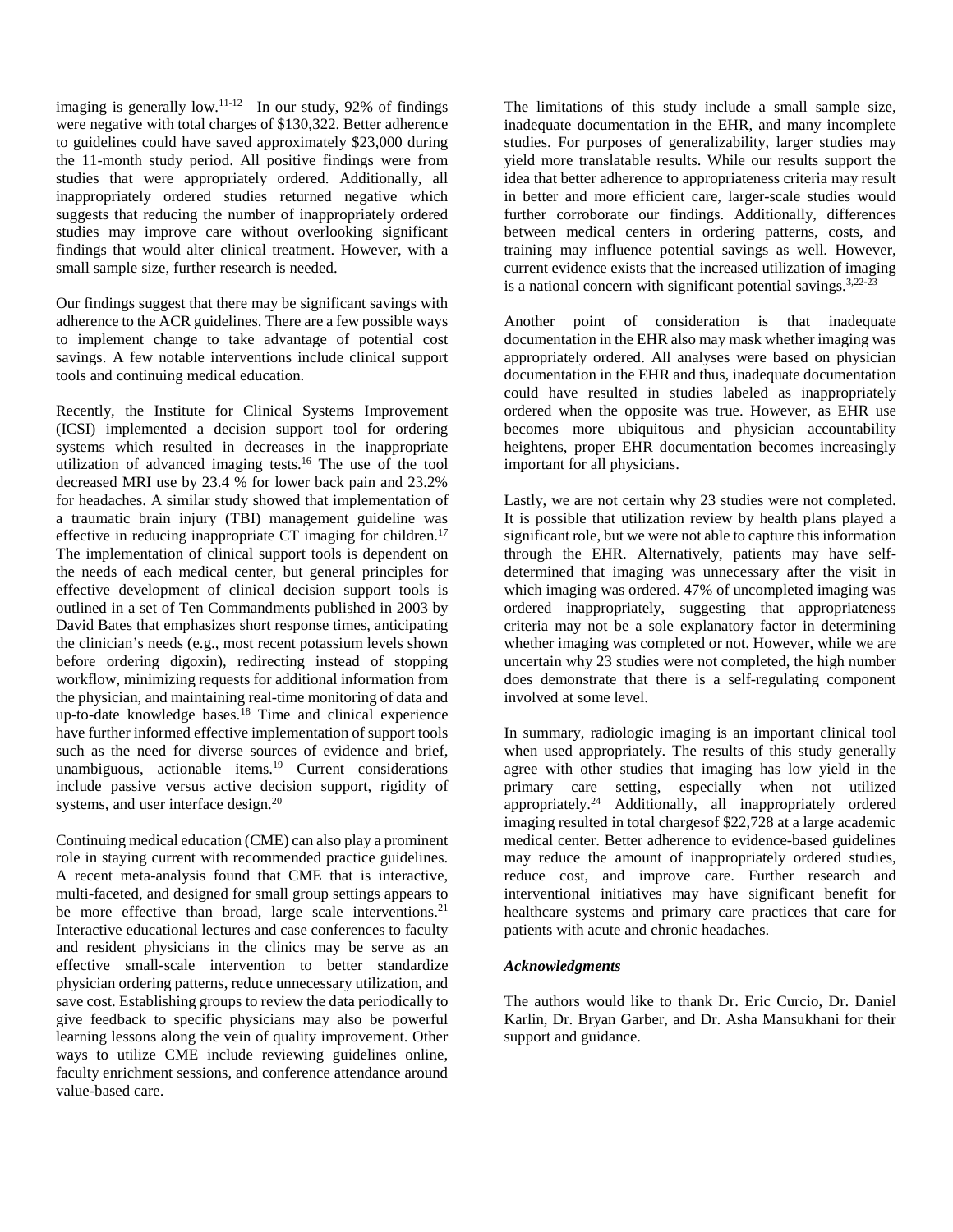## **REFERENCES**

- 1. **Rao VM, Levin DC**. The overuse of diagnostic imaging and the Choosing Wisely initiative. *Ann Intern Med*. 2012 Oct 16;157(8):574-6. PubMed PMID: 22928172.
- 2. **Hudzik B, Hudzik M, Polonski L.** Choosing wisely: avoiding too much medicine*. Can Fam Physician*. 2014 Oct;60(10):873-6, 884-7. English, French. PubMed PMID:25316733; PubMed Central PMCID: PMC4196803.
- 3. **Loder E, Weizenbaum E, Frishberg B, Silberstein S; American Headache Society Choosing Wisely Task Force**. Choosing wisely in headache medicine: the American Headache Society's list of five things physicians and patients should question. *Headache*. 2013 Nov-Dec;53(10):1651-9. doi: 10.1111/head.12233. Epub 2013 Oct 29. Review. PubMed PMID: 24266337.
- 4. **Iglehart JK**. Health insurers and medical-imaging policy- -a work in progress. *N Engl J Med.* 2009 Mar 5;360(10):1030-7. doi: 10.1056/NEJMhpr0808703. PubMed PMID: 19264694.
- 5. **Smith-Bindman R, Miglioretti DL, Johnson E, Lee C, Feigelson HS, Flynn M, Greenlee RT, Kruger RL, Hornbrook MC, Roblin D, Solberg LI, Vanneman N, Weinmann S, Williams AE**. Use of diagnostic imaging studies and associated radiation exposure for patients enrolled in large integrated health care systems, 1996- 2010. *JAMA*. 2012 Jun 13;307(22):2400-9. doi: 10.1001/jama.2012.5960. PubMed PMID: 22692172; PubMed Central PMCID: PMC3859870.
- 6. **U.S. Department of Health and Human Services Office of Inspector General**. Growth in Advanced Imaging Paid Under Medicare Physician Fee Schedule. Washington, DC: *U.S. Dept of Health and Human Services*: 2007.
- 7. **Ravishankar K**. "WHICH Headache to Investigate, WHEN, and HOW?" *Headache*. 2016 Nov;56(10):1685- 1697. doi: 10.1111/head.12998. Epub 2016 Oct 31. PubMed PMID:27796030.
- 8. **Callaghan BC, Kerber KA, Pace RJ, Skolarus L, Cooper W, Burke JF.** Headache neuroimaging: Routine testing when guidelines recommend against them. *Cephalalgia*. 2015 Nov;35(13):1144-52. doi: 10.1177/0333102415572918. Epub 2015 Feb 12. PubMed PMID: 25676384.
- 9. **Jordan JE, Ramirez GF, Bradley WG, Chen DY, Lightfoote JB, Song A**. Economic and outcomes assessment of magnetic resonance imaging in the evaluation of headache. *J Natl Med Assoc.* 2000 Dec;92(12):573-8. PubMed PMID: 11202760; PubMed Central PMCID: PMC2568332.
- 10. **Dumas MD, Pexman JH, Kreeft JH**. Computed tomography evaluation of patients with chronic headache. *CMAJ*. 1994 Nov 15;151(10):1447-52. Erratum in: *Can Med Assoc J* 1995 Jan 15;152(2):158. PubMed PMID: 7954139; PubMed Central PMCID:PMC1337409.
- 11. **Sempere AP, Porta-Etessam J, Medrano V, Garcia-Morales I, Concepción L, Ramos A, Florencio I, Bermejo F, Botella C**. Neuroimaging in the evaluation of

patients with non-acute headache. *Cephalalgia*. 2005 Jan;25(1):30-5. PubMed PMID: 15606567.

- 12. **Brenner DJ, Hall EJ**. Computed tomography--an increasing source of radiation exposure. *N Engl J Med.* 2007 Nov 29;357(22):2277-84. Review. PubMed PMID:18046031.
- 13. **Hawasli AH, Chicoine MR, Dacey RG Jr**. Choosing Wisely: a neurosurgical perspective on neuroimaging for headaches. *Neurosurgery*. 2015 Jan;76(1):1-5; quiz 6. doi: 10.1227/NEU.0000000000000560. PubMed PMID: 25255253; PubMed Central PMCID: PMC4861636.
- 14. **Evans RW, Timm JS, Baskin DS**. Imaging the Patient With Migraine: A Response. *Headache*. 2015 Nov-Dec;55(10):1444-5. doi: 10.1111/head.12700. Epub 2015 Oct 7. PubMed PMID: 26445076.
- 15. **American College of Radiology**. ACR Appropriateness Criteria. Available at www.acr.org/ac. Accessed February 24, 2015.
- 16. **Blackmore CC, Mecklenburg RS, Kaplan GS**. Effectiveness of clinical decision support in controlling inappropriate imaging. *J Am Coll Radiol*. 2011 Jan;8(1):19-25. doi: 10.1016/j.jacr.2010.07.009. PubMed PMID: 21211760.
- 17. **Goldberg J, McClaine RJ, Cook B, Garcia VF, Brown RL, Crone K, Falcone RA Jr**. Use of a mild traumatic brain injury guideline to reduce inpatient hospital imaging and charges. *J Pediatr Surg*. 2011 Sep;46(9):1777-83. doi: 10.1016/j.jpedsurg.2011.02.052. PubMed PMID: 21929989.
- 18. **Bates DW, Kuperman GJ, Wang S, Gandhi T, Kittler A, Volk L, Spurr C, Khorasani R, Tanasijevic M, Middleton B**. Ten commandments for effective clinical decision support: making the practice of evidence-based medicine a reality. *J Am Med Inform Assoc*. 2003 Nov-Dec;10(6):523-30. Epub 2003 Aug 4. PubMed PMID:12925543; PubMed Central PMCID: PMC264429.
- 19. **Khorasani R, Hentel K, Darer J, Langlotz C, Ip IK, Manaker S, Cardella J, Min R, Seltzer S**. Ten commandments for effective clinical decision support for imaging: enabling evidence-based practice to improve quality and reduce waste. *AJR Am J Roentgenol*. 2014 Nov;203(5):945-51. doi: 10.2214/AJR.14.13134. Review. PubMed PMID: 25341131.
- 20. **Rothman B, Leonard JC, Vigoda MM**. Future of electronic health records: implications for decision support. *Mt Sinai J Med*. 2012 Nov-Dec;79(6):757-68. doi: 10.1002/msj.21351. Review. PubMed PMID: 23239213.
- 21. **Mansouri M, Lockyer J**. A meta-analysis of continuing medical education effectiveness. *J Contin Educ Health Prof*. 2007 Winter;27(1):6-15. PubMed PMID:17385735.
- 22. **Smith-Bindman R, Miglioretti DL, Larson EB**. Rising use of diagnostic medical imaging in a large integrated health system. *Health Aff (Millwood).* 2008 Nov-Dec;27(6):1491-502. doi: 10.1377/hlthaff.27.6.1491. PubMed PMID: 18997204; PubMed Central PMCID: PMC2765780.